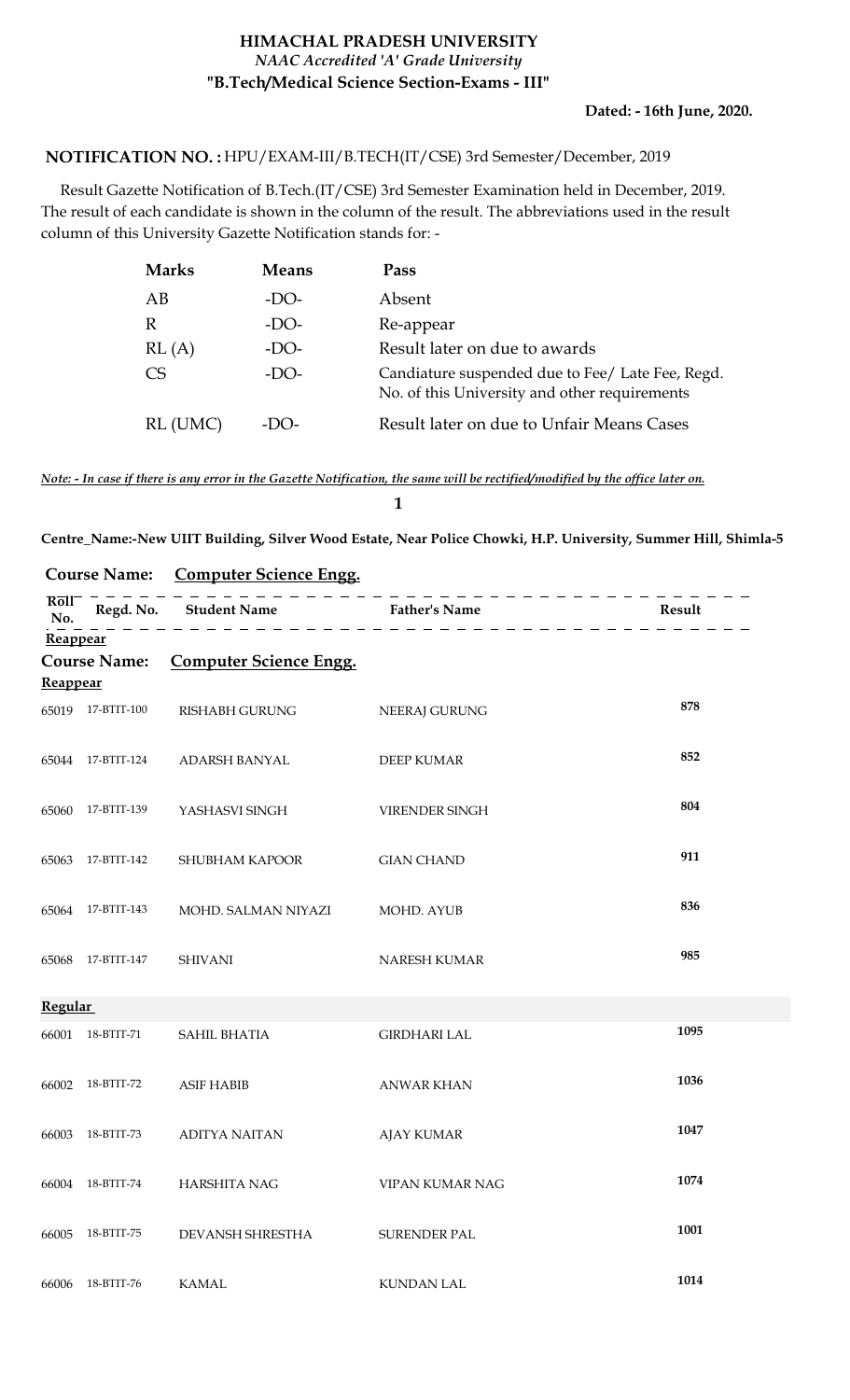**Course Name: Computer Science Engg.**

| Roll<br>No.    |             | Regd. No. Student Name Father's Name | _________________________________ | Result |
|----------------|-------------|--------------------------------------|-----------------------------------|--------|
| <b>Regular</b> |             |                                      |                                   |        |
| 66007          | 18-BTIT-77  | VAISHNAV SHARMA                      | ANIL KUMAR SHARMA                 | 1001   |
| 66008          | 18-BTIT-78  | NIRBHAY SINGH RANA                   | PARNAM SINGH RANA                 | 1011   |
| 66009          | 18-BTIT-79  | HIMANSHU BHANDARI                    | KAMAL SINGH                       | 1079   |
| 66010          | 18-BTIT-80  | ARPIT KAUSHAL                        | RAVINDER KAUSHAL                  | 1124   |
| 66011          | 18-BTIT-81  | <b>ARUSHI</b>                        | <b>ABINEET ABHILASHI</b>          | 1083   |
| 66013          | 18-BTIT-83  | <b>GEETANSH SHARMA</b>               | <b>JAGMOHAN SHARMA</b>            | 1023   |
| 66014          | 18-BTIT-84  | <b>RAGHAV THAKUR</b>                 | KAVINDER SINGH                    | 1055   |
| 66015          | 18-BTIT-85  | RITHIK SHARMA                        | RUNKA RAM SHARMA                  | 1012   |
| 66016          | 18-BTIT-86  | AKHILESH GAUTAM                      | ASHWANI GAUTAM                    | 1026   |
| 66017          | 18-BTIT-87  | <b>BHAVAY BHASKAR SINGLA</b>         | YOGESH KUMAR SINGLA               | 1018   |
| 66018          | 18-BTIT-88  | SHIVAM MANDHOTRA                     | SURIENDER SINGH MANDHOTRA         | 987    |
|                |             | 66019 18-BTIT-89 ANSHUL SHARMA       | <b>JUGAL KISHOR</b>               | 1011   |
| 66021          | 18-BTIT-91  | <b>AKSHAY PATIAL</b>                 | <b>SANJAY KUMAR</b>               | 1006   |
| 66023          | 18-BTIT-93  | ANUBHAV SHARMA                       | RAJENDER KUMAR SHARMA             | 1057   |
| 66024          | 18-BTIT-94  | <b>TAMANNA MEHTA</b>                 | KAMLESH MEHTA                     | 1061   |
| 66025          | 18-BTIT-95  | KESHAV SHARMA                        | PAWAN KUMAR                       | 1067   |
| 66026          | 18-BTIT-96  | ASHISHEK CHANDEL                     | <b>DHIAN SINGH</b>                | 1008   |
| 66027          | 18-BTIT-97  | SHUBHAM SHARMA                       | CHAMAN LAL SHARMA                 | 1057   |
| 66028          | 18-BTIT-98  | VAIBHAV GAUTAM                       | PRAKASH CHAND GAUTAM              | 1035   |
| 66029          | 18-BTIT-99  | <b>SANKET JASWAL</b>                 | KULDEEP SINGH                     | 992    |
| 66030          | 18-BTIT-100 | SAKSHI BHOGAL                        | <b>RAMESH CHAND</b>               | 1077   |
| 66031          | 18-BTIT-101 | RAHUL SHARMA                         | <b>UMA DUTT</b>                   | 1039   |
| 66032          | 18-BTIT-102 | PIYUSH THAKUR                        | SUNDER LAL THAKUR                 | 958    |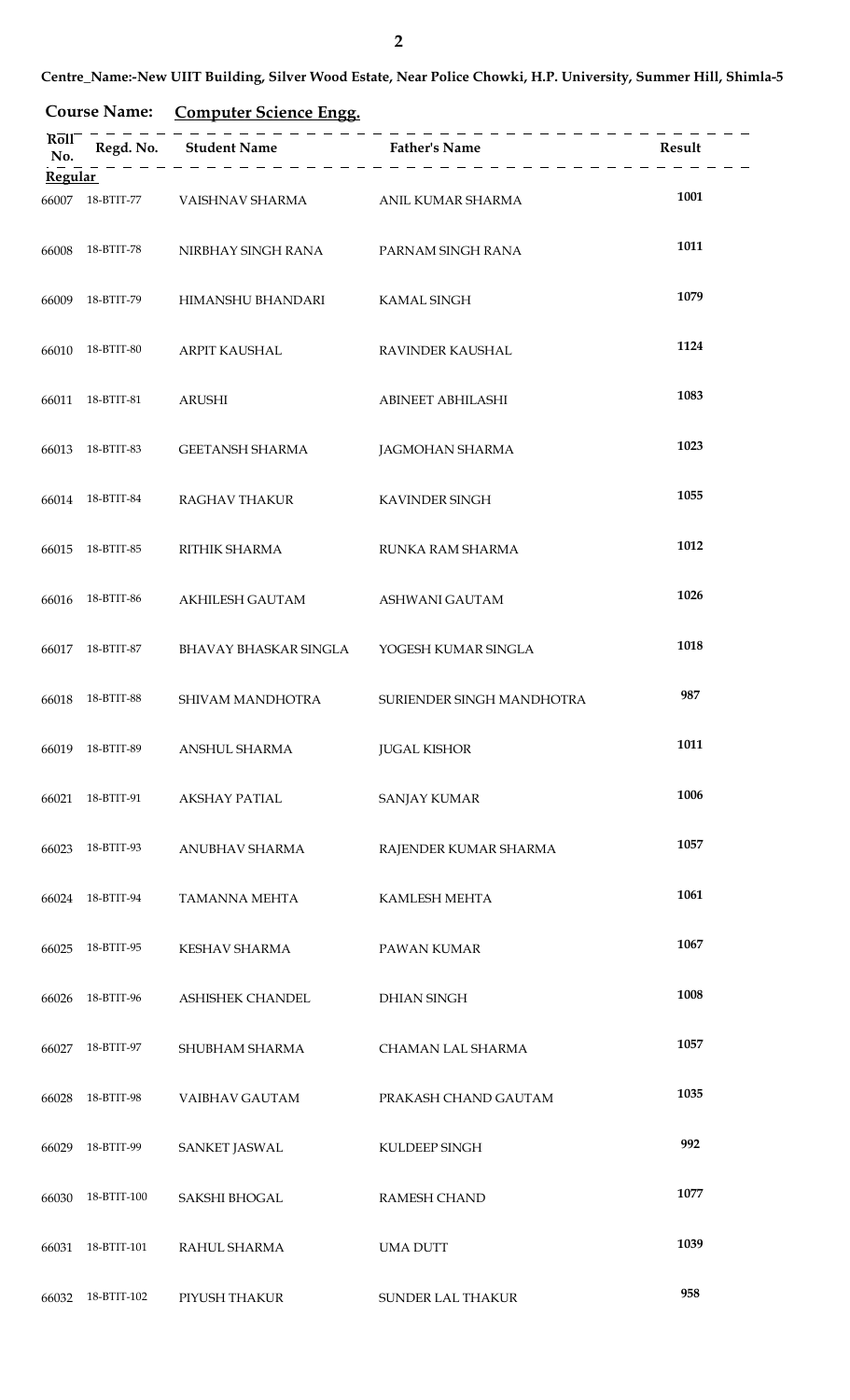**Centre\_Name:-New UIIT Building, Silver Wood Estate, Near Police Chowki, H.P. University, Summer Hill, Shimla-5**

### **Course Name: Computer Science Engg.**

| Rol1<br>No.    |                   |                                                     | _ _ _ _ _ _ _ _ _ _ _ _ _ | Result       |
|----------------|-------------------|-----------------------------------------------------|---------------------------|--------------|
| <b>Regular</b> |                   |                                                     |                           |              |
| 66033          | 18-BTIT-01        | DHEERAJ KUMAR                                       | <b>LAL CHAND</b>          | 976          |
| 66034          | 18-BTIT-103       | <b>JATIN KALRA</b>                                  | <b>SAMEER KALRA</b>       | 1019         |
| 66035          | 18-BTIT-104       | ABHISHEK SHARMA                                     | <b>RAVI SHARMA</b>        | 1023         |
| 66036          | 18-BTIT-105       | SUSHANT SHARMA                                      | DURGA RAM SHARMA          | 995          |
| 66037          | 18-BTIT-106       | NISHANT CHAUHAN                                     | HANS RAJ CHAUHAN          | 1004         |
| 66038          | 18-BTIT-107       | SOURAV SHARMA                                       | VIJAY KUMAR SHARMA        | 1032         |
| 66039          | 18-BTIT-108       | MEHAK DATTA                                         | SUBHASH CHAND DATTA       | 1020         |
| 66040          | 18-BTIT-109       | <b>VIDHANT</b>                                      | <b>GOPAL KRISHAN</b>      | 1012         |
|                | 66041 17-DA-1491  | <b>ANKIT SANDHU</b>                                 | <b>ASHOK KUMAR</b>        | 1024         |
|                | 66042 18-BTIT-110 | <b>ANURAG</b>                                       | <b>INDERJEET PRASAD</b>   | 1043         |
| 66043          | 18-BTIT-111       | <b>KANAV GULERIA</b>                                | <b>KARAM SINGH</b>        | 990          |
|                |                   | 66044 18-BTIT-112 ABHINAV CHAUDHARY AVTAR CHAUDHARY |                           | 1015         |
| 66045          | 18-BTIT-113       | <b>MOHNEESH</b>                                     | <b>CHANDER PAL</b>        | 1020         |
| 66047          | 18-BTIT-115       | <b>RUCHI THAKUR</b>                                 | <b>VINOD THAKUR</b>       | 1064         |
| 66048          | 18-BTIT-116       | MOHD. BILAL SHEIKH                                  | MEHBOOB ILLAHI            | 1021         |
| 66049          | 18-BTIT-117       | VATSLA ZHARAIK                                      | MOHINDER ZHARAIK          | 1031         |
| 66050          | 18-BTIT-118       | CHANDRIK SHARMA                                     | <b>AJAY SHARMA</b>        | 1007         |
| 66051          | 18-BTIT-117       | DIPANSHU SHUKLA                                     | NARESH SHUKLA             | R/- CS-3001, |
| 66052          | 18-BTIT-120       | HIMANSHU BHATTI                                     | <b>BALI RAM</b>           | 956          |
| 66053          | 18-BTIT-121       | <b>SAHIL DHIMAN</b>                                 | <b>RAJESH KUMAR</b>       | R/- CS-3004, |
| 66054          | 18-BTIT-122       | NISHANT CHAUHAN                                     | ROOP SINGH                | 983          |
| 66056          | 18-BTIT-124       | DEVESH BHARDWAJ                                     | <b>VIPAN BHARDWAJ</b>     | 1022         |
| 66057          | 18-BTIT-125       | <b>ISHANT</b>                                       | BHUVNESHWAR RAM           | 1032         |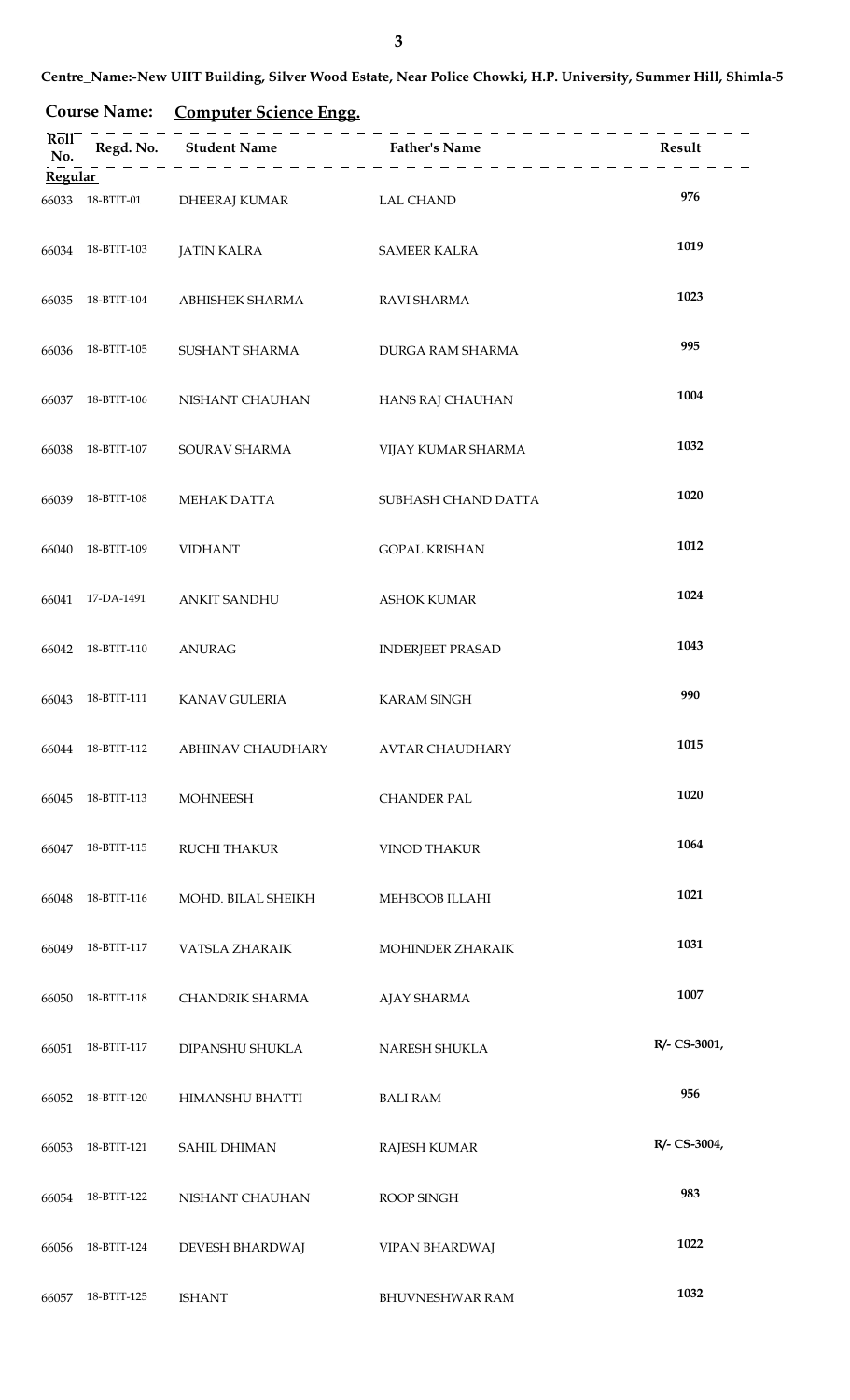### **Course Name: Computer Science Engg.**

| Roll<br>No.    |                   | Regd. No. Student Name | <b>Father's Name</b>    | Result                                              |
|----------------|-------------------|------------------------|-------------------------|-----------------------------------------------------|
| <b>Regular</b> |                   |                        |                         |                                                     |
| 66058          | 18-BTIT-126       | <b>TANUJ</b>           | PIAR CHAND              | 1025                                                |
| 66059          | 18-BTIT-127       | <b>ANURAG RAHI</b>     | <b>ISHWER DASS RAHI</b> | 979                                                 |
| 66060          | 18-BTIT-128       | <b>ABHISHEK KAPOOR</b> | SANTOSH KUMAR           | 974                                                 |
| 66061          | 18-BTIT-129       | DHANANJAY NEGI         | RAJESH KUMAR NEGI       | 927                                                 |
| 66062          | 18-BTIT-130       | SHIKHA KUMARI          | <b>VINOD KUMAR</b>      | 1015                                                |
| 66063          | 18-BTIT-131       | <b>ABHISHEK KUMAR</b>  | <b>CHAMAN LAL</b>       | 1034                                                |
| 66064          | 18-BTIT-132       | DEEPIKA NEGI           | HARPAL SINGH            | 1003                                                |
| 66065          | 18-BTIT-133       | <b>AAYUSH</b>          | <b>ANIL</b>             | 990                                                 |
| 66066          | 18-BTIT-134       | HITESH KUMAR           | <b>DINESH KUMAR</b>     | R/- CS-3001, CS-3003, CS-3004,<br>CS-3002, CS-3005, |
| 66067          | 18-BTIT-135       | <b>AJAY KUMAR</b>      | SURESH KUMAR            | 896                                                 |
| 66068          | 18-BTIT-136       | SHREYA THAKUR          | <b>BALWANT THAKUR</b>   | 1023                                                |
|                | 66069 18-BTIT-137 | <b>SIMRAN</b>          | NARENDER KUMAR          | 1037                                                |
|                | 66070 18-BTIT-138 | RAGESHWER SINGH        | SHIV DEV SINGH          | 1035                                                |
|                | 66071 18-BTIT-139 | RITWIK RAJ SINGH       | MEGH RAJ DHANGTA        | CS Rs. 2000/-                                       |
|                | 66072 18-BTIT-140 | <b>SHIVAM</b>          | <b>DESH RAJ</b>         | 995                                                 |
|                | 66073 18-BTIT-141 | <b>VIVEK SHARMA</b>    | YASHPAL SHARMA          | 967                                                 |
| 67201          |                   | PRIYA THAKUR           | YOGENDER SINGH          | 1064                                                |
| 67202          |                   | <b>DEEPIKA</b>         | <b>BHOOP RAM</b>        | 1097                                                |
| 67203          |                   | PALLAVI SHARMA         | SURESH KUMAR SHARMA     | 1083                                                |
| 67204          |                   | <b>SATWANT KAUR</b>    | SUKHPAL SINGH           | 1085                                                |
| 67205          |                   | MALVIKA CHAUHAN        | <b>ASHOK CHAUHAN</b>    | 1071                                                |
| 67206          |                   | PALAK KAUSHAL          | RAJ KUMAR KAUSHAL       | 1079                                                |
| 67207          |                   | PRERNA JASWAL          | SOHAN SINGH             | 1093                                                |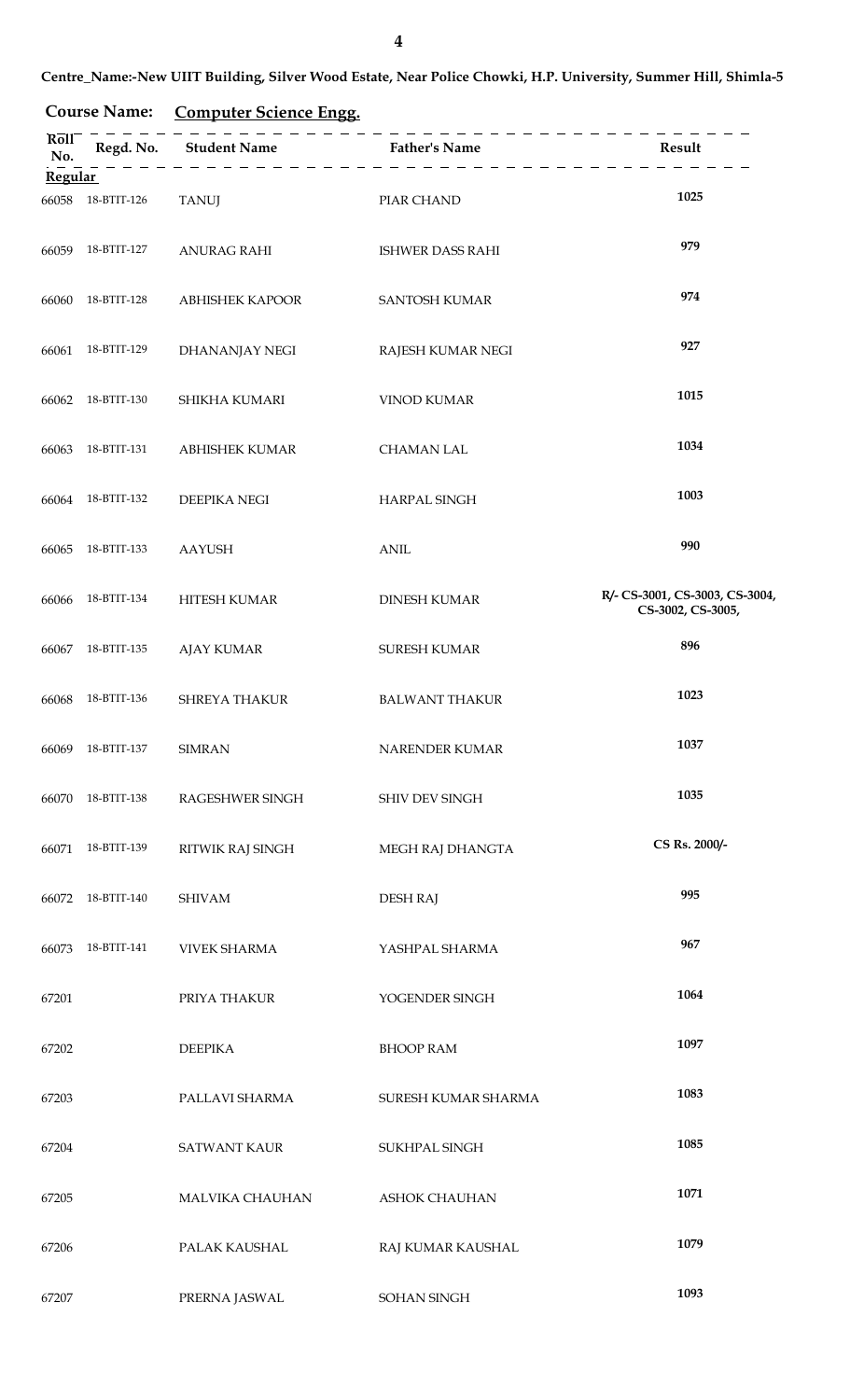**Centre\_Name:-New UIIT Building, Silver Wood Estate, Near Police Chowki, H.P. University, Summer Hill, Shimla-5**

|                 | <b>Course Name:</b> | <b>Computer Science Engg.</b> |                       |              |
|-----------------|---------------------|-------------------------------|-----------------------|--------------|
| Roll<br>No.     |                     | Regd. No. Student Name        | <b>Father's Name</b>  | Result       |
| <b>Regular</b>  |                     |                               |                       |              |
| 67208           |                     | ANKITA THAKUR                 | <b>AMAR SINGH</b>     | 1081         |
| 67209           |                     | <b>JYOTI</b>                  | <b>BALDEV DHIMAN</b>  | 1060         |
| <b>Reappear</b> | <b>Course Name:</b> | <b>Information Technology</b> |                       |              |
| 64565           | 16-BTIT-64          | NEERAJ SHARMA                 | KAMESHWAR LAL SHARMA  | 724          |
| 65303           | 17-BTIT-23          | <b>ANKUSH VERMA</b>           | DESH RAJ VERMA        | 862          |
| 65307           | 17-BTIT-27          | RITESH KAINTHLA               | NARESH KAINTHLA       | 869          |
| 65309           | 17-BTIT-29          | SIDHANT THAKUR                | <b>KARTAR CHAND</b>   | 871          |
| 65316           | 17-BTIT-36          | AYUSH SHANDIL                 | HEMANT KUMAR SHANDIL  | 818          |
| 65321           | 17-BTIT-41          | <b>BHAVESH SHARMA</b>         | <b>VINOD SHARMA</b>   | 870          |
| 65322           | 17-BTIT-42          | <b>NITIN THAKUR</b>           | TILAK RAJ THAKUR      | R/- IT-3001, |
| 65324           | 17-BTIT-44          | PRAJJWAL                      | <b>OM KUMAR</b>       | 867          |
| 65326           | 17-BTIT-46          | <b>HARDIK LATH</b>            | MATINDER KUMAR LATH   | 874          |
| 65327           | 17-BTIT-47          | DIVYANSH BHARDWAJ             | <b>RAJESH KUMAR</b>   | 857          |
| 65331           | 17-BTIT-51          | SIDHARTH SOOD                 | <b>SANJEEV SOOD</b>   | 825          |
| 65338           | 17-BTIT-57          | <b>SURAJ VATS</b>             | MUKESH SHARMA         | 791          |
| 65339           | 17-BTIT-58          | ASHUTOSH SHARMA               | <b>RAGHWA NAND</b>    | 811          |
| 65344           | 17-BTIT-63          | <b>MOHIT NEGI</b>             | DHANI RAM NEGI        | 876          |
| 65350           | 17-BTIT-69          | VISHAL SHANDIL                | PREM SHANDIL          | 808          |
| 66508           | 18-BTIT-157         | <b>ASHA DEVI</b>              | KASHMIR SINGH         | 930          |
| 66513           | 18-BTIT-162         | <b>SIMRAN SAINI</b>           | <b>MAHINDER KUMAR</b> | 905          |
| <b>Regular</b>  |                     |                               |                       |              |
| 66301           | 18-BTIT-03          | <b>SURAJ THAKUR</b>           | <b>HARISH THAKUR</b>  | 1051         |
| 66302           | 18-BTIT-04          | <b>AMAN SHARMA</b>            | OM PARKASH SHARMA     | 997          |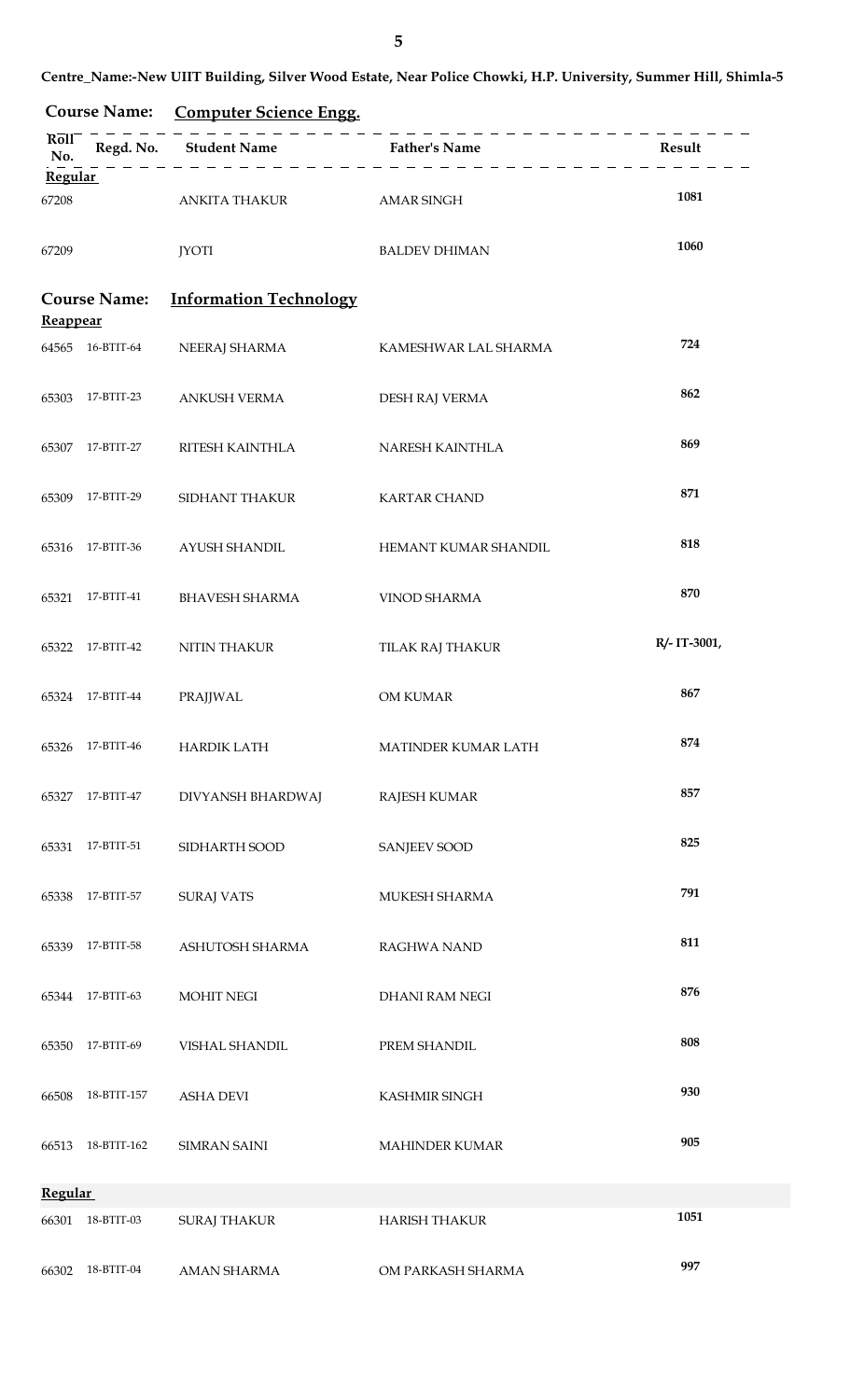# **Course Name: Information Technology**

| Rol1<br>No.    |                         | ------------<br>Regd. No. Student Name Father's Name |                             | Result |
|----------------|-------------------------|------------------------------------------------------|-----------------------------|--------|
| <b>Regular</b> |                         |                                                      |                             |        |
| 66303          |                         | 18-BTIT-5 ADITYA SHARMA                              | <b>ACHAL SHARMA</b>         | 1053   |
| 66304          | 18-BTIT-6               | ARUSHI THAKUR                                        | <b>BALBIR SINGH</b>         | 1064   |
| 66305          | 18-BTIT-7               | AYUSH GAUTAM                                         | SUDHIR GAUTAM               | 976    |
| 66306          | 18-BTIT-8               | SUDHANSHU SHARMA                                     | MANOJ KUMAR SHARMA          | 1058   |
| 66307          | 18-BTIT-09              | SHUBHAM CHANDEL                                      | <b>BALDEV SINGH CHANDEL</b> | 1009   |
| 66308          | 18-BTIT-10              | RACHIT SHARMA                                        | ASHWANI KUMAR JOSHI         | 1042   |
| 66310          | 18-BTIT-12              | AKSHITA                                              | RAVI KANT AWASTHI           | 1062   |
|                | 66311 18-BTIT-13        | <b>ITIKA THAKUR</b>                                  | <b>JAGAT SINGH</b>          | 1044   |
|                | 66312 18-BTIT-14        | HARSH CHOUHAN                                        | YASHBIR SINGH               | 1080   |
| 66313          | 18-BTIT-15              | <b>SAHIL NEGI</b>                                    | <b>VIKAS NEGI</b>           | 961    |
|                | 66314 18-BTIT-16        | <b>ABHISHEK VERMA</b>                                | <b>DHEERAJ VERMA</b>        | 923    |
|                | 66315 18-BTIT-17 AKSHIT |                                                      | CHUNI LAL THAKUR            | 964    |
| 66316          | 18-BTIT-18              | AKSHAY SHARMA                                        | GOPAL KRISHAN SHARMA        | 983    |
| 66317          | 18-BTIT-19              | <b>ABHISHEK THAKUR</b>                               | <b>BALDEV SINGH THAKUR</b>  | 1067   |
| 66318          | 18-BTIT-20              | <b>SAURAV RANA</b>                                   | PARAMJIT SINGH              | 1045   |
| 66319          | 18-BTIT-21              | <b>AMAN VERMA</b>                                    | <b>KHEM RAJ</b>             | 973    |
| 66320          | 18-BTIT-22              | NAVNEET BHUSHAN SHARMA DINESH MOHAN SHARMA           |                             | 1021   |
| 66321          | 18-BTIT-23              | <b>VANSHIKA</b>                                      | <b>DESH RAJ</b>             | 1055   |
| 66322          | 18-BTIT-24              | MOHIT KAUSHAL                                        | RAJESH KUMAR KAUSHAL        | 1058   |
| 66323          | 18-BTIT-25              | <b>GAURAV SUPEHIA</b>                                | KAILASH CHANDER             | 1047   |
| 66324          | 18-BTIT-26              | <b>VISHAL SHARMA</b>                                 | <b>RAJENDER PAUL</b>        | 953    |
| 66325          | 18-BTIT-27              | PIYUSH SHARMA                                        | VINOD KUMAR SHARMA          | 1000   |
| 66326          | 18-BTIT-28              | RAHUL SHARMA                                         | ROSHAN LAL SHARMA           | 1012   |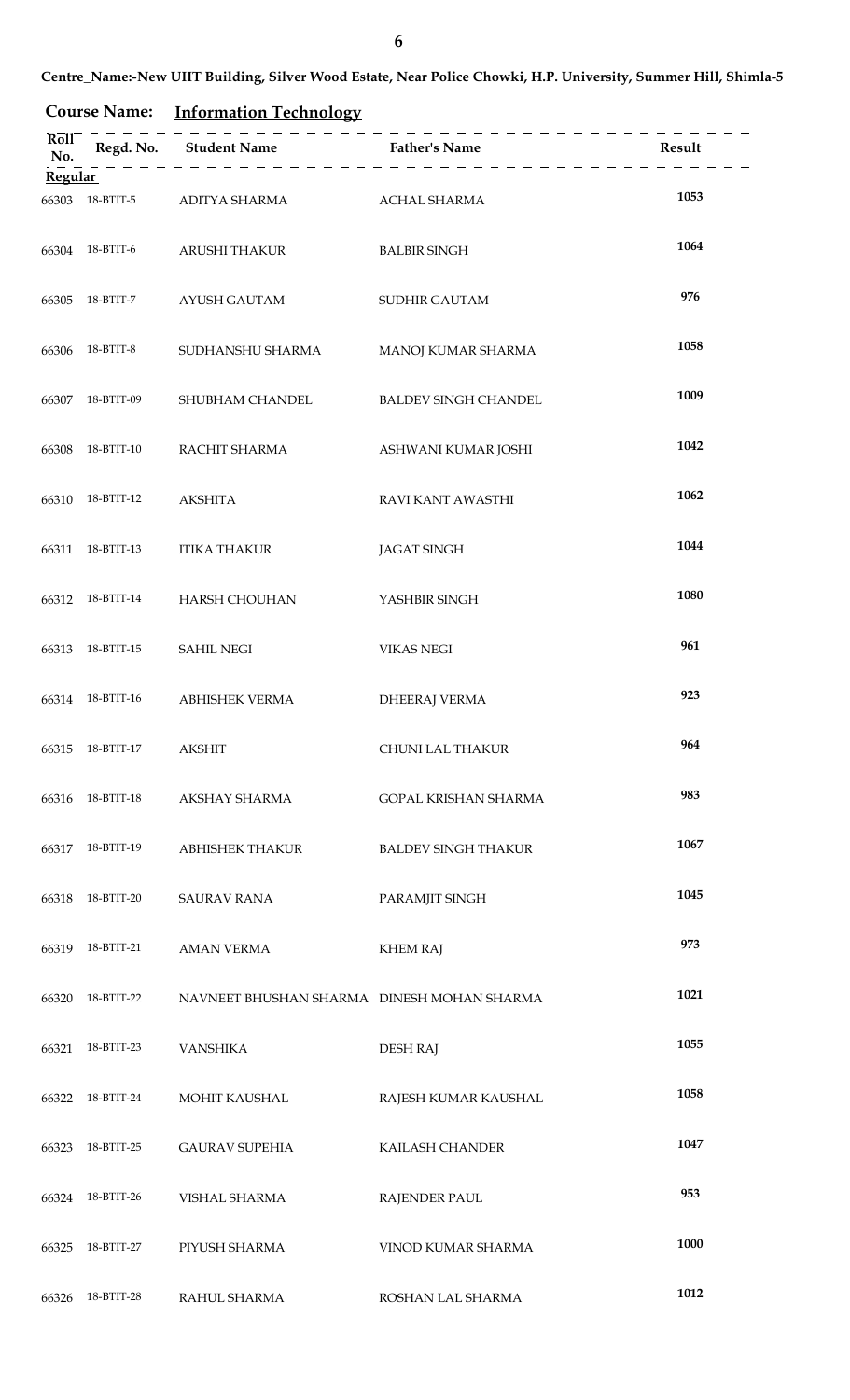**Centre\_Name:-New UIIT Building, Silver Wood Estate, Near Police Chowki, H.P. University, Summer Hill, Shimla-5**

# **Course Name: Information Technology**

| Roll<br>No.<br><b>Regular</b> |                  | Regd. No. Student Name Father's Name | $\frac{1}{2} \frac{1}{2} \frac{1}{2} \frac{1}{2} \frac{1}{2} \frac{1}{2} \frac{1}{2} \frac{1}{2} \frac{1}{2} \frac{1}{2} \frac{1}{2} \frac{1}{2} \frac{1}{2} \frac{1}{2} \frac{1}{2} \frac{1}{2} \frac{1}{2} \frac{1}{2} \frac{1}{2} \frac{1}{2} \frac{1}{2} \frac{1}{2} \frac{1}{2} \frac{1}{2} \frac{1}{2} \frac{1}{2} \frac{1}{2} \frac{1}{2} \frac{1}{2} \frac{1}{2} \frac{1}{2} \frac{$ | Result                                                                                      |
|-------------------------------|------------------|--------------------------------------|----------------------------------------------------------------------------------------------------------------------------------------------------------------------------------------------------------------------------------------------------------------------------------------------------------------------------------------------------------------------------------------------|---------------------------------------------------------------------------------------------|
|                               |                  |                                      |                                                                                                                                                                                                                                                                                                                                                                                              |                                                                                             |
| 66327                         | 18-BTIT-29       | KRITIKA KASHYAP                      | PUSHPENDER KASHYAP                                                                                                                                                                                                                                                                                                                                                                           | 1025                                                                                        |
| 66328                         | 18-BTIT-30       | PAVASHI                              | NARENDER KUMAR                                                                                                                                                                                                                                                                                                                                                                               | 1118                                                                                        |
| 66329                         | 18-BTIT-31       | NISHANT CHAUHAN                      | SWAROOP CHAUHAN                                                                                                                                                                                                                                                                                                                                                                              | 1027                                                                                        |
| 66330                         | 18-BTIT-02       | <b>RAMAN</b>                         | <b>GANGA RAM</b>                                                                                                                                                                                                                                                                                                                                                                             | 973                                                                                         |
| 66331                         | 18-BTIT-32       | <b>SAKSHAM</b>                       | MILAP CHAND                                                                                                                                                                                                                                                                                                                                                                                  | 1042                                                                                        |
| 66332                         | 18-BTIT-33       | NIKHIL LALTA                         | PRITAM SINGH                                                                                                                                                                                                                                                                                                                                                                                 | R/- IT-3001, IT-3002, IT-3003, IT-<br>3004, EC-3001, AS-3002, EC-3004,<br>IT-3005, IT-3007, |
| 66333                         | 18-BTIT-34       | <b>TUSHAR SHARMA</b>                 | RAJINDER SHARMA                                                                                                                                                                                                                                                                                                                                                                              | 1015                                                                                        |
|                               | 66334 18-BTIT-35 | <b>VINAY KUMAR</b>                   | <b>KEHAR SINGH</b>                                                                                                                                                                                                                                                                                                                                                                           | 1027                                                                                        |
| 66335                         | 18-BTIT-36       | <b>ANIRUDH GRACK</b>                 | <b>KRISHAN GRACK</b>                                                                                                                                                                                                                                                                                                                                                                         | 1051                                                                                        |
| 66336                         | 18-BTIT-37       | <b>NAMAN KAPOOR</b>                  | <b>LALIT KAPOOR</b>                                                                                                                                                                                                                                                                                                                                                                          | 972                                                                                         |
| 66337                         | 18-BTIT-38       | SAHIL MANKOTIA                       | <b>RAKESH KUMAR</b>                                                                                                                                                                                                                                                                                                                                                                          | 953                                                                                         |
|                               |                  | 66338 18-BTIT-39 MANISH KUMAR        | <b>LOVE KUMAR</b>                                                                                                                                                                                                                                                                                                                                                                            | 993                                                                                         |
|                               | 66339 18-BTIT-40 | TARUN SINGH KANWAR                   | <b>KRISHAN KANWAR</b>                                                                                                                                                                                                                                                                                                                                                                        | R/- RE - APPEAR - ALL                                                                       |
|                               | 66340 18-BTIT-41 | SUMANT SHARMA                        | <b>MAHESH KUMAR</b>                                                                                                                                                                                                                                                                                                                                                                          | 1002                                                                                        |
|                               | 66341 18-BTIT-42 | <b>AKHIL DHIMAN</b>                  | <b>MADAN LAL</b>                                                                                                                                                                                                                                                                                                                                                                             | 1002                                                                                        |
|                               | 66342 18-BTIT-43 | KANISHAT PRASHAR                     | NARESH KUMAR                                                                                                                                                                                                                                                                                                                                                                                 | 955                                                                                         |
|                               | 66343 18-BTIT-44 | <b>MAHESH KUMAR</b>                  | <b>SATWANT KUMAR</b>                                                                                                                                                                                                                                                                                                                                                                         | 1033                                                                                        |
|                               | 66344 18-BTIT-45 | AKHILESH BHARTI                      | <b>RAMESH CHAND</b>                                                                                                                                                                                                                                                                                                                                                                          | 958                                                                                         |
| 66345                         | 18-BTIT-46       | SHUBHAM SHARMA                       | SANJAY KANT SHARMA                                                                                                                                                                                                                                                                                                                                                                           | 949                                                                                         |
| 66346                         | 18-BTIT-47       | SNEHA VERMA                          | <b>RAMESH CHAND</b>                                                                                                                                                                                                                                                                                                                                                                          | 1003                                                                                        |
|                               | 66347 18-BTIT-48 | <b>ARPIT</b>                         | VASHISHT KUMAR                                                                                                                                                                                                                                                                                                                                                                               | 961                                                                                         |
| 66348                         | 18-BTIT-49       | PURUJIT VIJ                          | <b>ATUL VIJ</b>                                                                                                                                                                                                                                                                                                                                                                              | 1000                                                                                        |
| 66349                         | 18-BTIT-50       | ADARSH VERMA                         | NARYAN SINGH VERMA                                                                                                                                                                                                                                                                                                                                                                           | 979                                                                                         |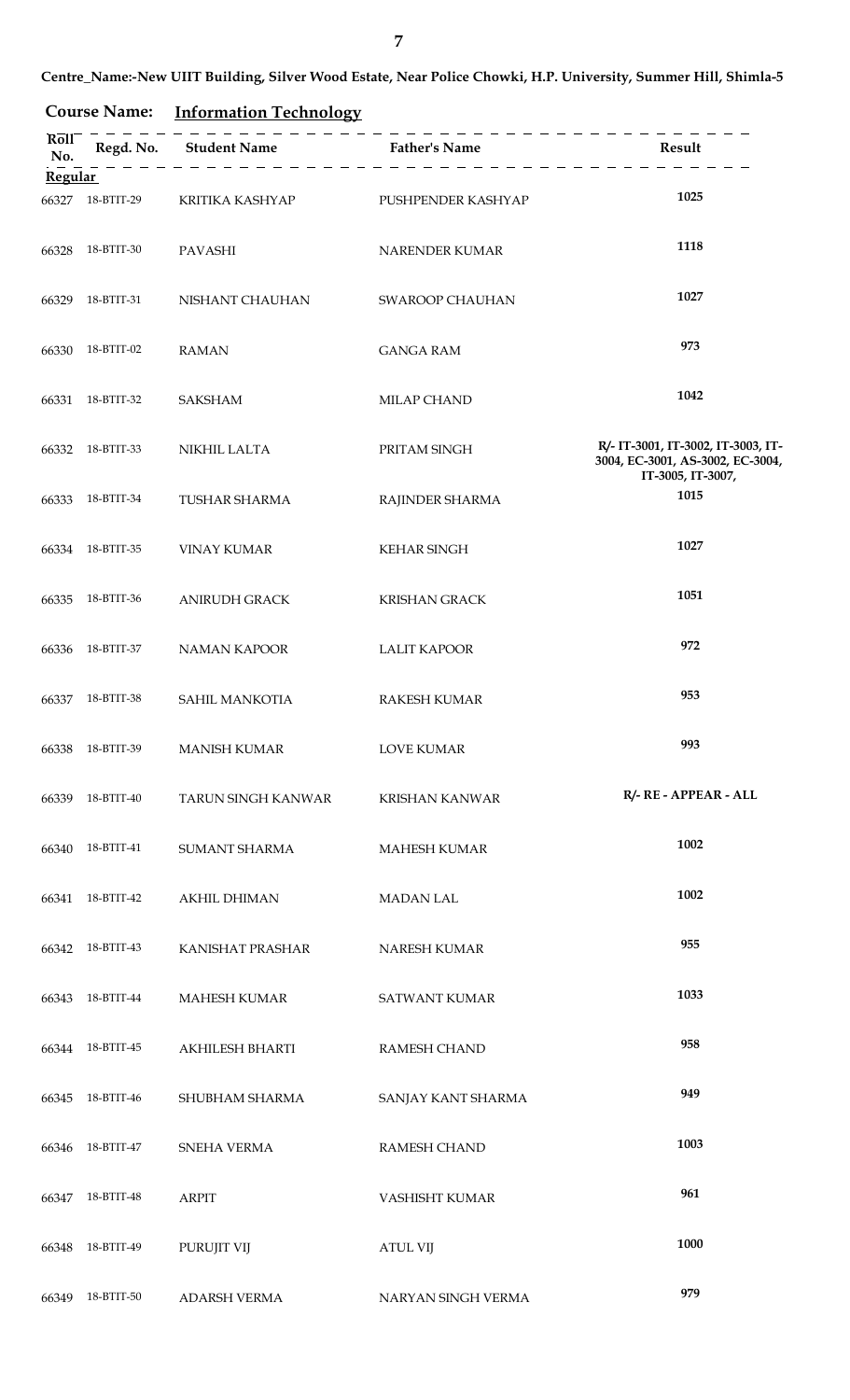# **Course Name: Information Technology**

| Roll<br>No.    |                  | Regd. No. Student Name Father's Name | ___________________________________ | Result |
|----------------|------------------|--------------------------------------|-------------------------------------|--------|
| <b>Regular</b> |                  |                                      |                                     |        |
| 66350          | 18-BTIT-51       | <b>GAURAV KUMAR</b>                  | <b>AMAR NATH</b>                    | 1009   |
| 66351          | 18-BTIT-52       | SHIVAM BHANDARI                      | RAKESH KUMAR BHANDARI               | 952    |
| 66352          |                  | <b>MAHENDER SINGH</b>                | <b>DURGA DASS</b>                   | 979    |
| 66353          | 18-BTIT-54       | ROHIT KUMAR                          | RAVINDER KUMAR                      | 987    |
|                | 66354 18-BTIT-55 | <b>ANSHUL BHATIA</b>                 | ROOP CHAND                          | 1013   |
| 66355          | 18-BTIT-56       | NITISH KUMAR                         | DHARAM SINGH                        | 994    |
| 66356          | 18-BTIT-57       | <b>MANSI</b>                         | <b>DURGA DASS</b>                   | 985    |
| 66357          | 18-BTIT-58       | <b>AMAN</b>                          | <b>HARI DASS</b>                    | 930    |
|                | 66358 17-GLM-252 | <b>PRINCE</b>                        | <b>DHARAM PAL</b>                   | 977    |
| 66359          |                  | <b>ANKIT</b>                         | <b>RAJINDER KUMAR</b>               | 967    |
| 66360          | 18-BTIT-60       | <b>SIMRAN</b>                        | <b>GOPI NAND</b>                    | 1010   |
|                |                  | 66362 18-BTIT-62 AYUSHI KAPOOR       | <b>SUNETAR KAPOOR</b>               | 1105   |
| 66363          | 18-BTIT-63       | <b>SUSHMA KUMARI</b>                 | <b>UMAR CHAND</b>                   | 1037   |
| 66365          | 18-BTIT-65       | PUNIT THAKUR                         | MOHINDER SINGH                      | 976    |
| 66366          | 18-BTIT-66       | <b>ANKITA PARIHAR</b>                | SANJEEV PARIHAR                     | 979    |
| 66367          |                  | AANCHAL BHANDARI                     | <b>SUNEEL KUMAR</b>                 | 1009   |
| 66368          | 17-HM-976        | <b>AMOL PATIAL</b>                   | <b>RAJINDER KUMAR</b>               | 997    |
| 66369          | 18-BTIT-68       | <b>JYOTSANA GAUR</b>                 | PRAKASH GAUR                        | 991    |
| 66370          | 18-BTIT-69       | VIBHANSHU SHARMA                     | ASHWANI KUMAR SHARMA                | 981    |
| 66371          | 18-BTIT-70       | SAHIL SANDEL                         | <b>KASHMIR CHAND</b>                | 927    |
| 67501          |                  | <b>DAMINI THAKUR</b>                 | <b>NANAK CHAND</b>                  | 1047   |
| 67502          |                  | YAMINI SHARMA                        | <b>GAGNESH SHARMA</b>               | 1029   |
| 67503          |                  | <b>DIKSHA THAKUR</b>                 | PUNNU RAM                           | 1084   |